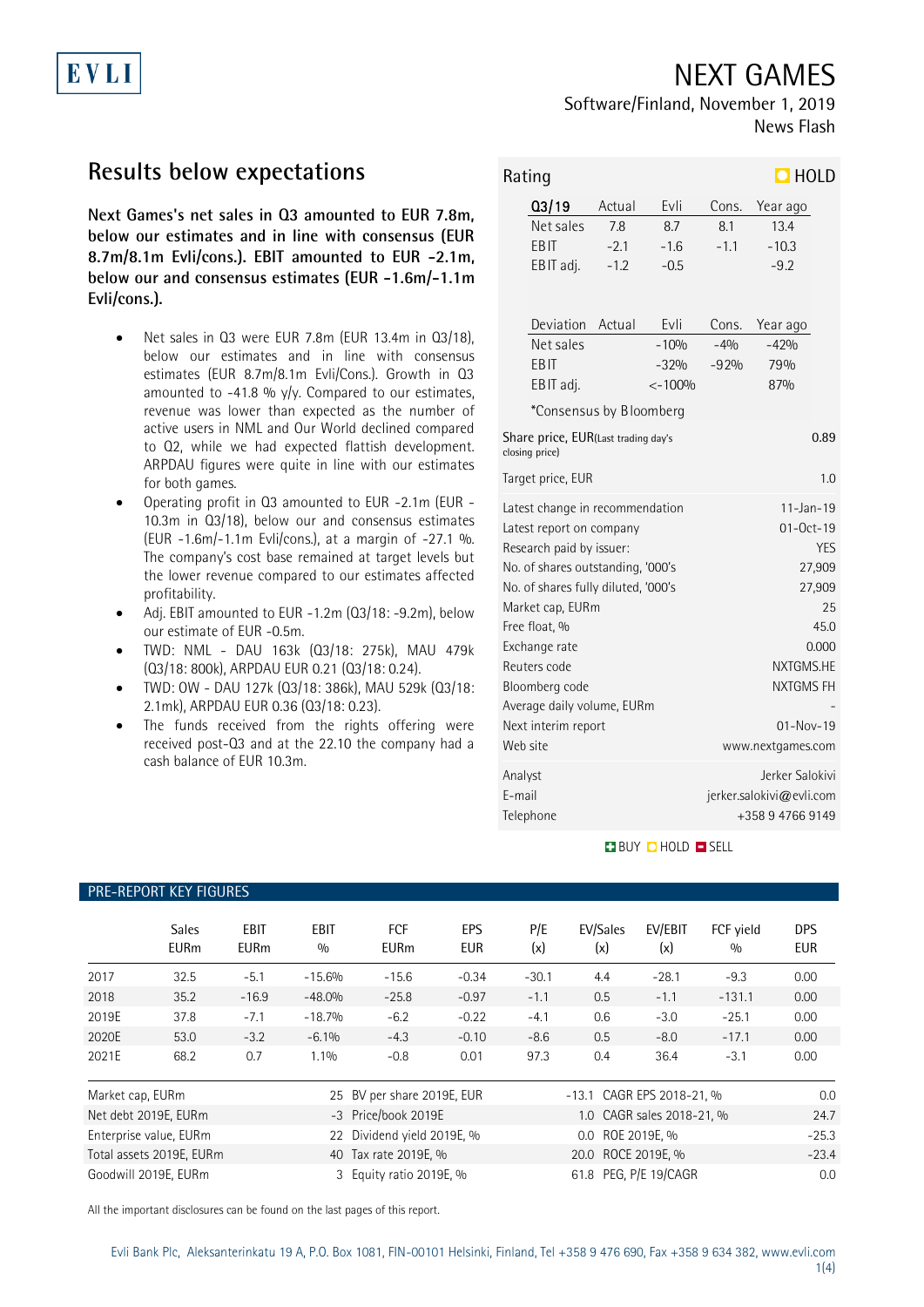#### Important Disclosures

Evli Research Partners Plc ("ERP") uses 12-month target prices. Target prices are defined by utilizing analytical techniques based on financial theory including (but not limited to) discounted cash flow analysis and comparative valuation. The selection of valuation methods depends on different circumstances. Target prices may be altered on the basis of new information coming to light in the underlying company or changes in interest rates, changes in foreign exchange rates, other securities prices or market indices or outlook for the aforementioned factors or other factors that may change the conditions of financial markets. Recommendations and changes by analysts are available at Analysts' recomm[endations and ratings revisions.](https://research.evli.com/JasperAllModels.action?authParam=key;461&authParam=x;G3rNagWrtf7K&authType=3)

Investment recommendations are defined as follows:

Target price compared to share price Recommendation<br>CELL CALLO 06 < -10 % SELL  $-10 - (+10) %$  HOL<br>  $> 10 %$  $> 10\%$ 

ERP's investment recommendation of the analyzed company is updated at least 2 timer per year.



The graph above shows the distribution of ERP's recommendations of companies under coverage in 1st of February 2019. If recommendation is not given, it is not mentioned here.

#### Name(s) of the analyst(s): Salokivi

This research report has been prepared by Evli Research Partners Plc ("ERP" or "Evli Research"). ERP is a subsidiary of Evli Bank Plc. Production of the investment recommendation has been concluded on 1.10.2019, 9.00. This report has been published on 1.11.2019, 8:20.

None of the analysts contributing to this report, persons under their guardianship or corporations under their control have a position in the shares of the company or related securities.

The date and time for any price of financial instruments mentioned in the recommendation refer to the previous trading day's closing price(s) unless otherwise stated in the report.

Each analyst responsible for the content of this report assures that the expressed views accurately reflect the personal views of each analyst on the covered companies and securities. Each analyst assures that (s)he has not been, nor are or will be, receiving direct or indirect compensation related to the specific recommendations or views contained in this report.

Companies in the Evli Group, affiliates or staff of companies in the Evli Group, may perform services for, solicit business from, hold long or short positions in, or otherwise be interested in the investments (including derivatives) of any company mentioned in the publication or report.

Neither ERP nor any company within the Evli Group have managed or co-managed a public offering of the company's securities during the last 12 months prior to, received compensation for investment banking services from the company during the last 12 months prior to the publication of the research report.

ERP may pursue an assignment from the issuer(s) of the financial instruments mentioned in the recommendation or this report. These assignments may have a limited economic or financial impact on ERP and/or Evli. Under such assignments ERP may perform services including, but not limited to, arranging investor meetings or –events, investor relations communication advisory and production of research material.

ERP has signed an agreement with the issuer of the financial instruments mentioned in the recommendation, which includes production of research reports. This assignment has a limited economic and financial impact on ERP and/or Evli. Under the assignment ERP performs services including, but not limited to, arranging investor meetings or –events, investor relations communication advisory and production of research material.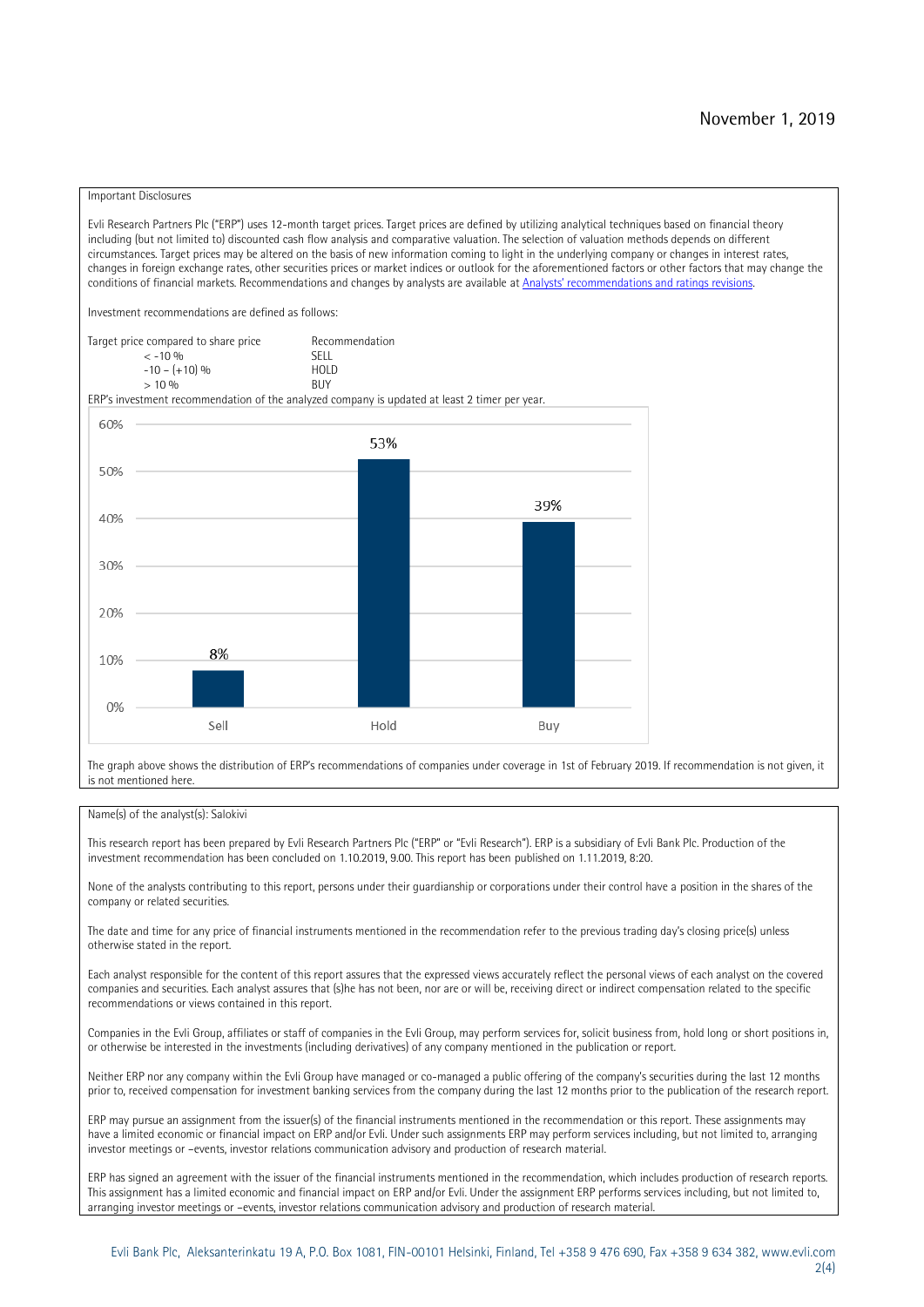ERP or another company within the Evli Group does not have an agreement with the company to perform market making services.

For the prevention and avoidance of conflicts of interests with respect to this report, there is an information barrier (Chinese wall) between Investment Research and Corporate Finance units concerning unpublished investment banking services to the company. The remuneration of the analyst(s) is not tied directly or indirectly to investment banking transactions performed by Evli Bank Plc or any company within Evli Group.

This report has not been disclosed to the company prior to its dissemination.

This report is provided and intended for informational purposes only and may not be used or considered under any circumstances as an offer to sell or buy any securities or as advice to trade any securities.

This report is based on sources ERP considers to be correct and reliable. The sources include information providers Reuters and Bloomberg, stock-exchange releases from the companies and other company news, Statistics Finland and articles in newspapers and magazines. However, ERP does not guarantee the materialization, correctness, accuracy or completeness of the information, opinions, estimates or forecasts expressed or implied in the report. In addition, circumstantial changes may have an influence on opinions and estimates presented in this report. The opinions and estimates presented are valid at the moment of their publication and they can be changed without a separate announcement. Neither ERP nor any company within the Evli Group are responsible for amending, correcting or updating any information, opinions or estimates contained in this report. Neither ERP nor any company within the Evli Group will compensate any direct or consequential loss caused by or derived from the use of the information represented in this publication.

All information published in this report is for the original recipient's private and internal use only. ERP reserves all rights to the report. No part of this publication may be reproduced or transmitted in any form or by any means, electronic, mechanical, photocopying, recording or otherwise, or stored in any retrieval system of any nature, without the written permission of ERP.

This report or its copy may not be published or distributed in Australia, Canada, Hong Kong, Japan, New Zealand, Singapore or South Africa. The publication or distribution of this report in certain other jurisdictions may also be restricted by law. Persons into whose possession this report comes are required to inform themselves about and to observe any such restrictions.

Evli Bank Plc is not registered as a broker-dealer with the U. S. Securities and Exchange Commission ("SEC"), and it and its analysts are not subject to SEC rules on securities analysts' certification as to the currency of their views reflected in the research report. Evli Bank is not a member of the Financial Industry Regulatory Authority ("FINRA"). It and its securities analysts are not subject to FINRA's rules on Communications with the Public and Research Analysts and Research Reports and the attendant requirements for fairness, balance and disclosure of potential conflicts of interest. This research report is only being offered in U.S. by Auerbach Grayson & Company, LLC (Auerbach Grayson) to Major U.S. Institutional Investors and is not available to, and should not be used by, any U.S. person or entity that is not a Major U.S. Institutional Investor. Auerbach Grayson is a broker-dealer registered with the U.S. Securities and Exchange Commission and is a member of the FINRA. U.S. entities seeking more information about any of the issuers or securities discussed in this report should contact Auerbach Grayson. The securities of non-U.S. issuers may not be registered with or subject to SEC reporting and other requirements.

ERP is not a supervised entity but its parent company Evli Bank Plc is supervised by the Finnish Financial Supervision Authority.